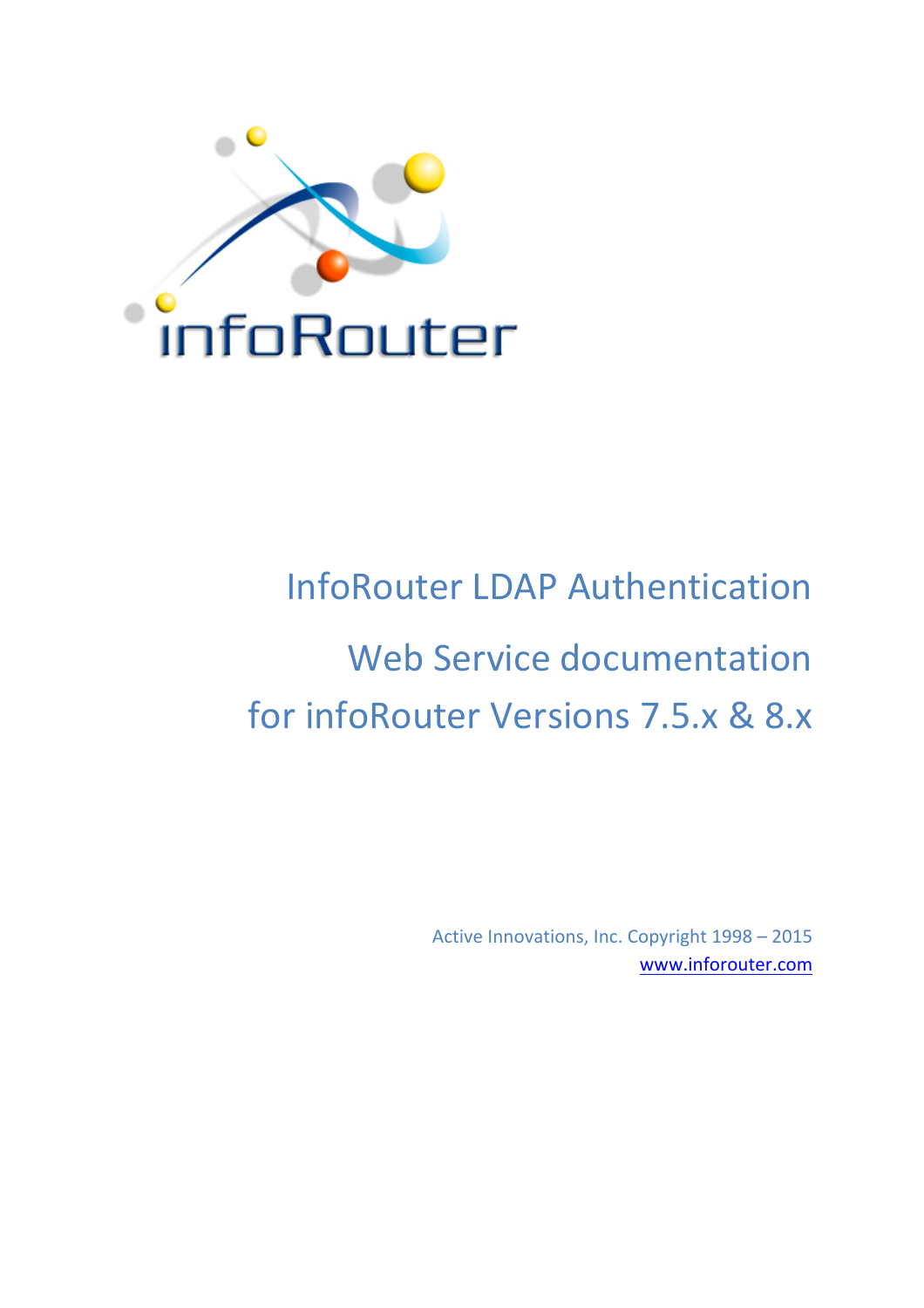#### **Introduction:**

All users must have a valid account to access infoRouter.

Access to document libraries, folders and documents are all subject to security. By default, such access is controlled by the infoRouter authentication and security system.

In addition to this built-in authentication system, infoRouter also provides support for LDAP by integrating directly into the Active Directory system to authenticate infoRouter users.

To achieve this, you must install the LDAP Authentication Web Service to a server on your network. This server could be the infoRouter machine itself or another server.

The server you choose to install this web service must be a part of the domain you are trying to authenticate against.

If you use more than on LDAP server, you must install this web service on multiple machines or create multiple websites (or virtual directories) for each LDAP server you wish to use.

#### **Summary of events:**

You will create a website or virtual directory to perform the authentication from LDAP You will configure this web service to point to the LDAP Domain Finally, you will configure infoRouter to connect to this web service to make authentication calls.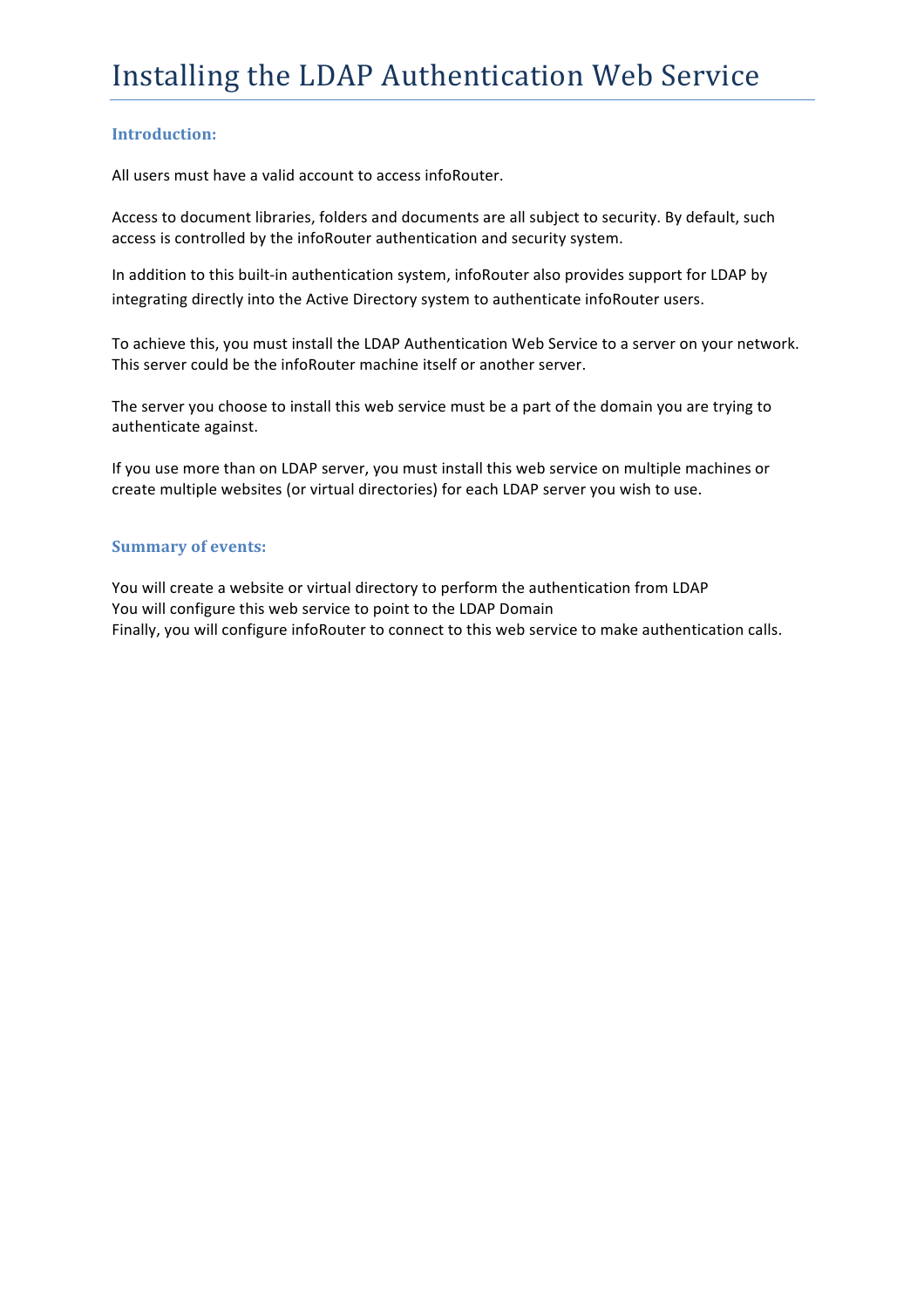The website or virtual directory contents are supplied in a folder called LDAP Authentication Web Service. This folder is located in the PROGRAM SETUPS folder under the infoRouter installation directory.

C:\inforouter\programsetups\LDAP Authentication Web Service



You must use the contents of this directory to create a website or a virtual directory that will be accessed by infoRouter to authenticate LDAP users.

To do this, perform the following:

- 1) Copy the contents shown above into a folder which will become the working directory for the website or virtual directory you are about to create.
- 2) Using the IIS Manager tool, create a website or virtual directory on the infoRouter server or some other server on the network.
- 3) Give the website or virtual directory a name like "IRAuthenticationSrv"
- 4) Make the working directory of the website the folder you created in step 1.
- 5) Edit the file called Web.config in the working directory using Notepad.exe to enter the actual LDAP Domain Name.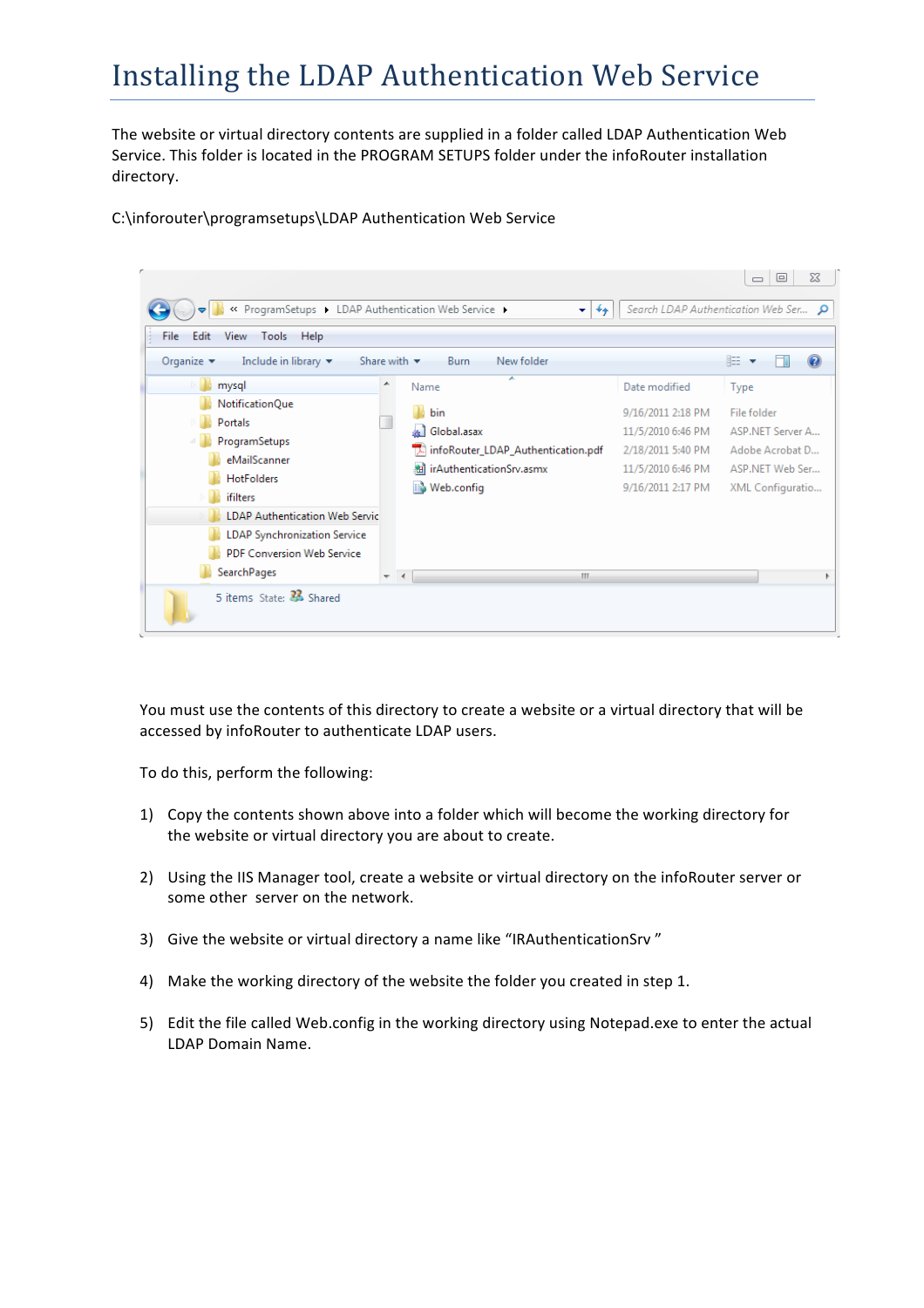The web.config file should look like the sample below:

```
<appSettings>
   <add key="AUTHENTICATIONMETHOD" value="ADSI"/>
   <!—replace	ACME	with	your	domain	name-->
   <add	key="DOMAINNAME"	value="ACME"/>	
</appSettings>
```
In the above sample, users will be authenticated against a domain called ACME. Change ACME with your actual domain name.

#### *Remember:*

Domain names are case-sensitive The expected value here is a domain name and NOT a server name or IP address.

The value for the parameter called AUTHENTICATIONMETHOD can be either "ADSI" or "SSPI" The "ADSI" method uses .net objects. It can be slow at times but returns descriptive error messages and can be run in X64 mode on IIS.

The "SSPI" method is the old fashion low-level windows API implementation. SSPI is very fast and scalable but runs only in 32 bit IIS mode.

Unfortunately, the SSPI method does not return descriptive error messages in cases where the Primary or the Backup domain controllers are not available or operational. Other common problems are also not adequately reported using this method.

We recommend the use of the ADSI method on X64 machines.

The ADSI method is the default setting.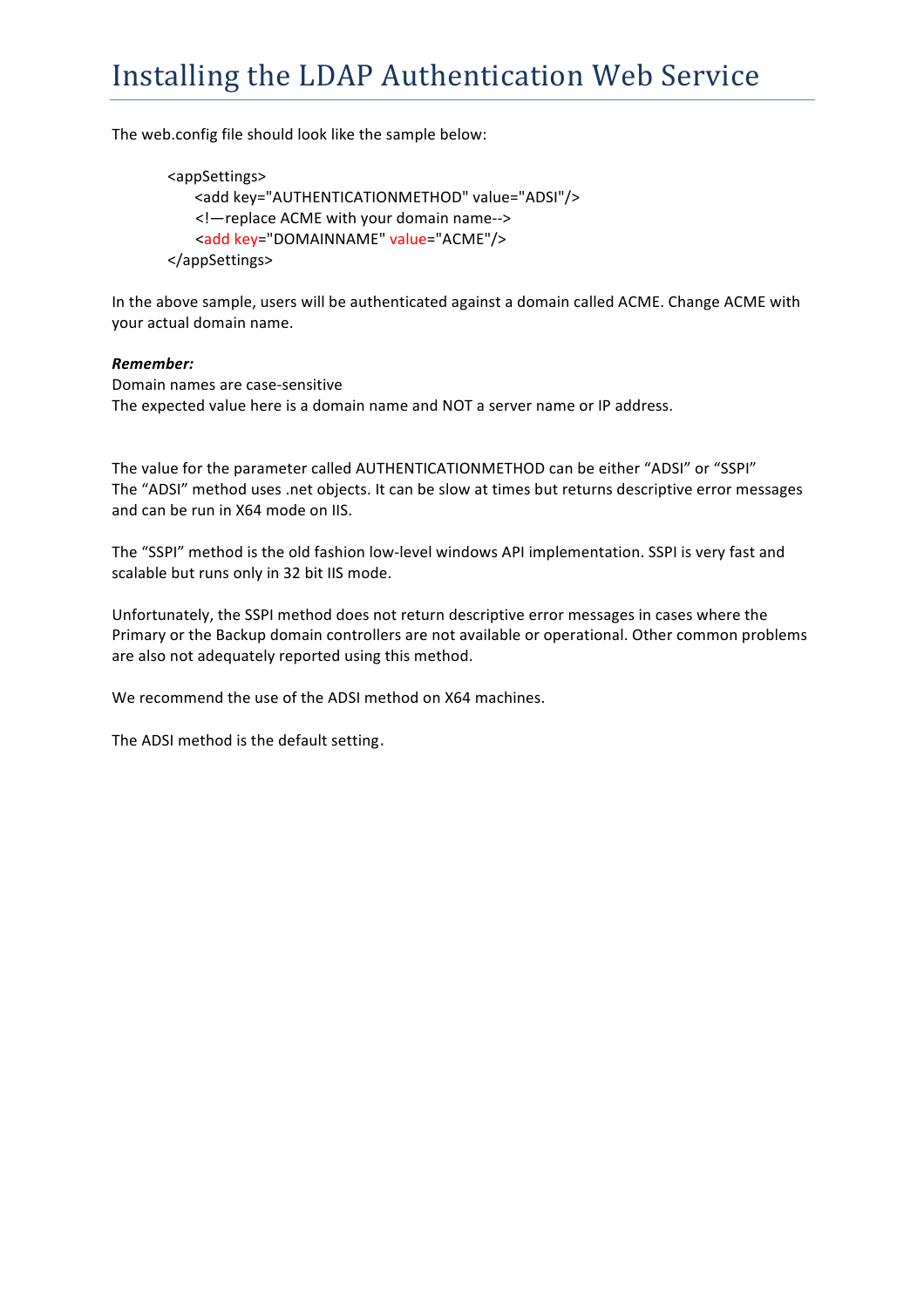Now that you have installed the infoRouter LDAP Authentication Web Service, you must configure infoRouter to use this web service for authentication.

Notice that before configuring infoRouter, the user properties window will look like the following:

| User Profile - Adam Boeve - Mozilla Firefox     |                                                              |          | $\Box$ | ▣               | $\mathbf{x}$ |
|-------------------------------------------------|--------------------------------------------------------------|----------|--------|-----------------|--------------|
|                                                 | http://localhost/InfoRouter/userproperties.aspx?userid=10119 |          |        |                 | Ŵ            |
|                                                 | User Profile - Adam Boeve                                    |          | Help   | Close           |              |
| Global Group Memberships<br>Library Memberships | General                                                      |          |        |                 |              |
| Local Group Memberships                         | User name: adamb                                             |          |        | 眞               | Ξ            |
| Subscriptions                                   | First name: Adam<br>Last name: Boeve                         |          |        |                 |              |
| Documents and Folders                           | User status: Enabled                                         |          |        |                 |              |
| Checked outs                                    | Authentication Type: INFOROUTER                              |          |        |                 |              |
| Authored documents<br>View Log                  | Password:                                                    | ******** |        | 庫               |              |
| <b>Workflow Roles</b>                           | <b>Settings and Preferences</b>                              |          |        |                 |              |
| Send welcome e-mail                             | <b>Language Dreforences</b>                                  |          |        | n <del>an</del> |              |
| $\mathbf x$                                     | ∢                                                            |          |        |                 |              |

Notice that the only option for "Authentication Type" is infoRouter.

#### Follow the instructions below to configure infoRouter to use the LDAP Authentication Web **Service:**

The way to define the existence of such a service or services to infoRouter is to create a few entries in the infoRouter Web Application Configuration (Web.config) file.

This file is located in a path such as the following (depending on which drive you installed infoRouter):

*C:\inforouter\site\web.config* Or *D:\inforouter\site\web.config* Or *E:\inforouter\site\web.config*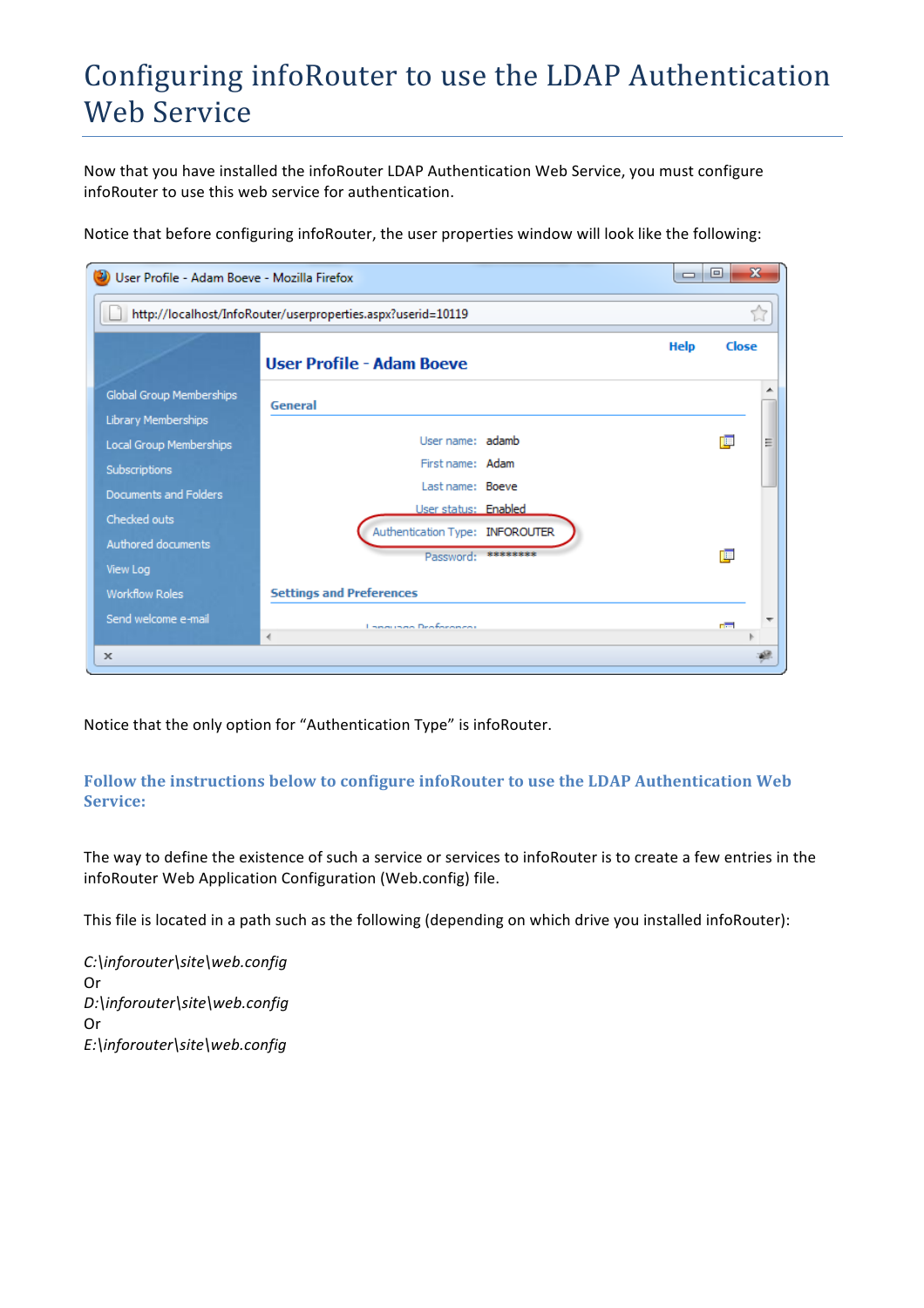The following sample demonstrates how this declaration is done in the infoRouter web.config file.

Edit the web.config file and enter the following keys into the <appsettings> section of the web.config file.

```
<appSettings>
...
<add key="AUTHENTICATIONAUTHORITIES" value="ACME"/>
<add key="ACME" value="http://ACMESRV/IRAuthenticationSrv/irauthenticationsrv.asmx"/>
...
</appSettings>
```
In the above sample, your LDAP domain is called ACME.

If you have more than one LDAP server with different user sets, then the web.config settings should look like the following:

A separate key for each NT Domain server is required to identify the web service application that performs the authentication service.

```
<appSettings>
...
<add key="AUTHENTICATIONAUTHORITIES" value="ACME,XYZ"/>
<add key="ACME" value="http://ACMESRV/IRAuthenticationSrv/irauthenticationsrv.asmx"/>
<add key="XYZ" value="http://XZYSRV/IRAuthenticationSrv/irauthenticationsrv.asmx"/>...
</appSettings>
```
In the sample above you have two LDAP servers and they are called ACME and XYZ.

Accordingly, when infoRouter needs to authenticate a user from the "ACME" domain server, it will ask a server called ACMESRV if the user credentials for the user match what was entered by the user at the infoRouter login screen.

Similarly, when a user from the "XYZ" domain attempts to log in to infoRouter, infoRouter will ask a server called XYZSRV to verify the user credentials.

This web service application was developed to support authentication from multiple domains. So if you have multiple domains within the same organization but a single instance of infoRouter to support all users, install this web service to as many domains as required.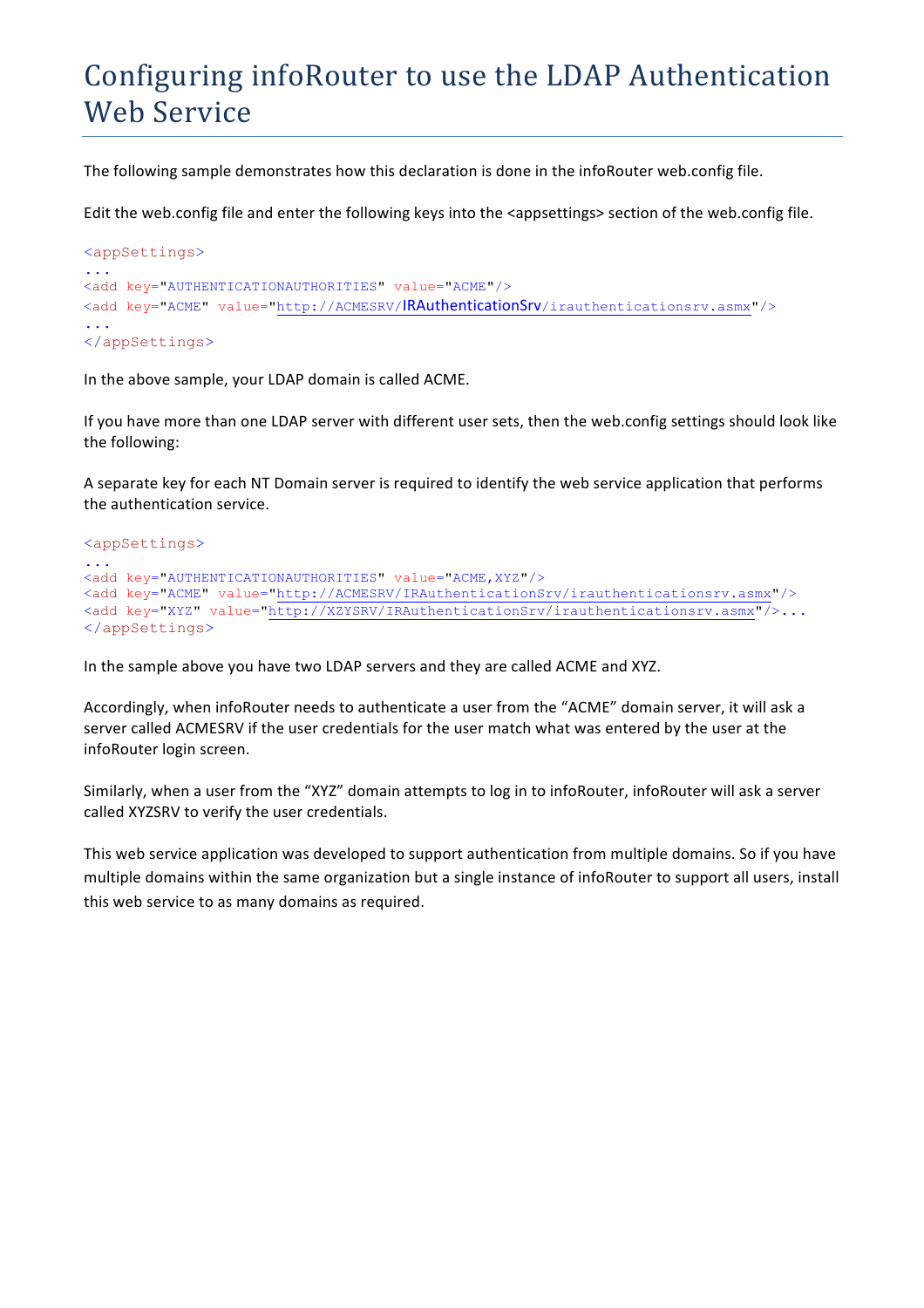Once you make the edits to the web.config file and display the user properties of any given user, the screen will look like the following:

|                     | User Profile - Mozilla Firefox | $\Box$                                                                            | $\mathbf{x}$<br>$\Box$ |
|---------------------|--------------------------------|-----------------------------------------------------------------------------------|------------------------|
|                     |                                | http://localhost/InfoRouter/EditUserProperties.aspx?UserID=10119&RequestType=Form |                        |
| <b>User Profile</b> |                                |                                                                                   | <b>Back</b>            |
|                     | User name: adamb               |                                                                                   | ∸                      |
|                     | First name: Adam               |                                                                                   |                        |
|                     | Last name: Boeve               |                                                                                   |                        |
|                     | User status: Enabled           |                                                                                   |                        |
|                     | Authentication Type:           | <b>INFOROUTER</b><br>▼<br><b>INFOROUTER</b><br><b>ACME</b>                        | ┯                      |
| ∢                   |                                |                                                                                   |                        |
|                     |                                | <b>OK</b>                                                                         | Cancel                 |

Notice that the screen now allows you to choose an "Authentication type" and infoRouter is no longer the only option. ACME appears as an alternative authentication source.

For each user you wish to authenticate from this new authentication source, you must edit their user profiles to change the authentication type to the new source.

Now that you have installed the LDAP Authentication Web Service and configured infoRouter, you should be able to authenticate a user from the defined LDAP server.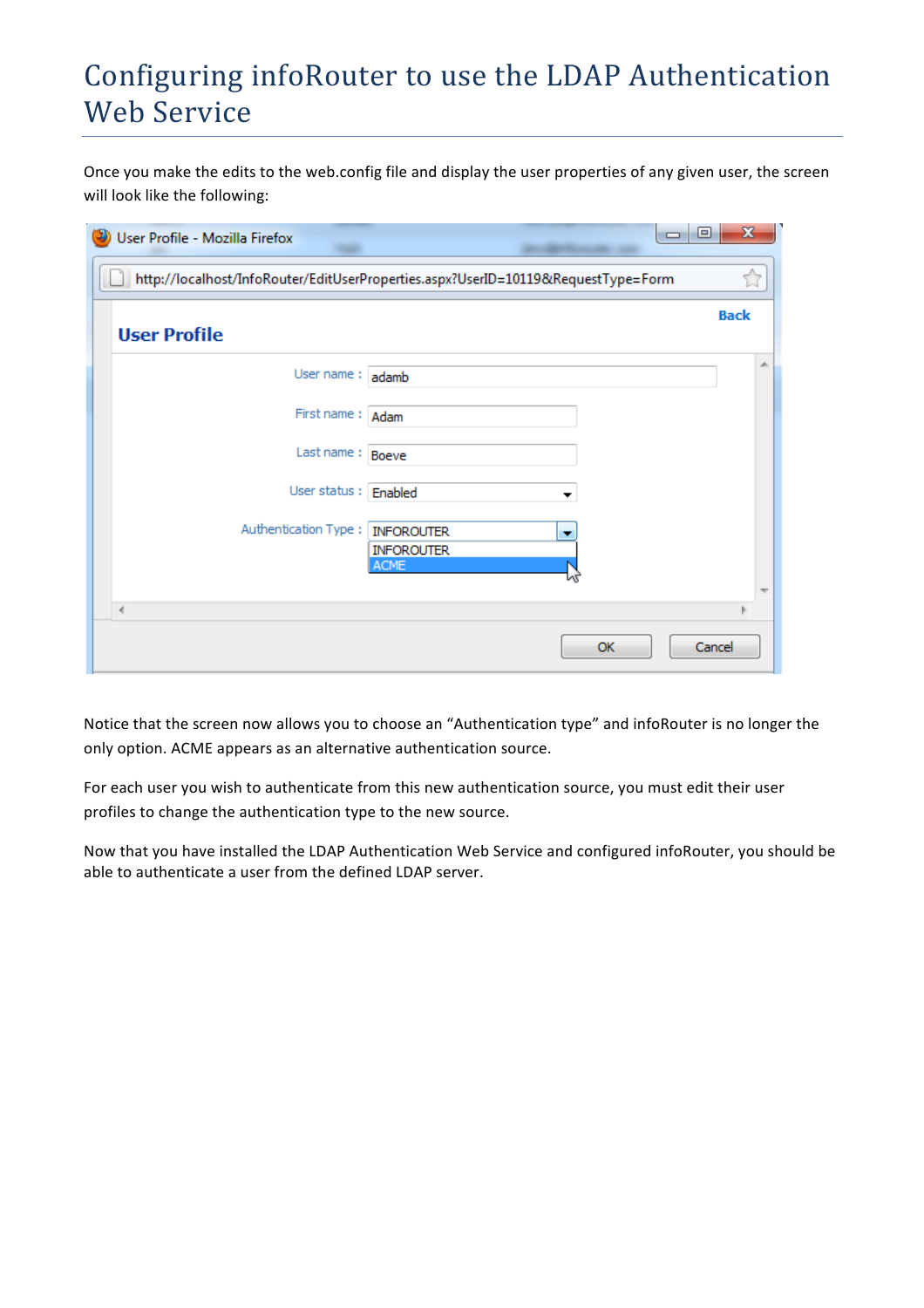Perform the following to test the configuration:

- 1. Login to infoRouter as the "SYSADMIN"
- 2. Navigate to the infoRouter Control Panel
- 3. Click on the "Manage Users" link.
- 4. Define a new user or edit the user profile of an existing user.
- 5. This user must have a valid LDAP Account (Same user id in infoRouter and LDAP).
- 6. Make sure to choose the LDAP domain name in the Authentication Type field.
- 7. The password you specify at this point does not matter. The LDAP password is the one that will be used. Make up a password which will essentially be ignored by infoRouter.
- 8. Save the user profile.
- 9. Logout
- 10. Navigate back to infoRouter and click on the Member Login link
- 11. Specify the user name and password (LDAP password) of the account you just edited and click ok.

You should be able to login using the user id and password as it was defined in LDAP.

If for some reason you cannot login, refer to the troubleshooting section in the following pages.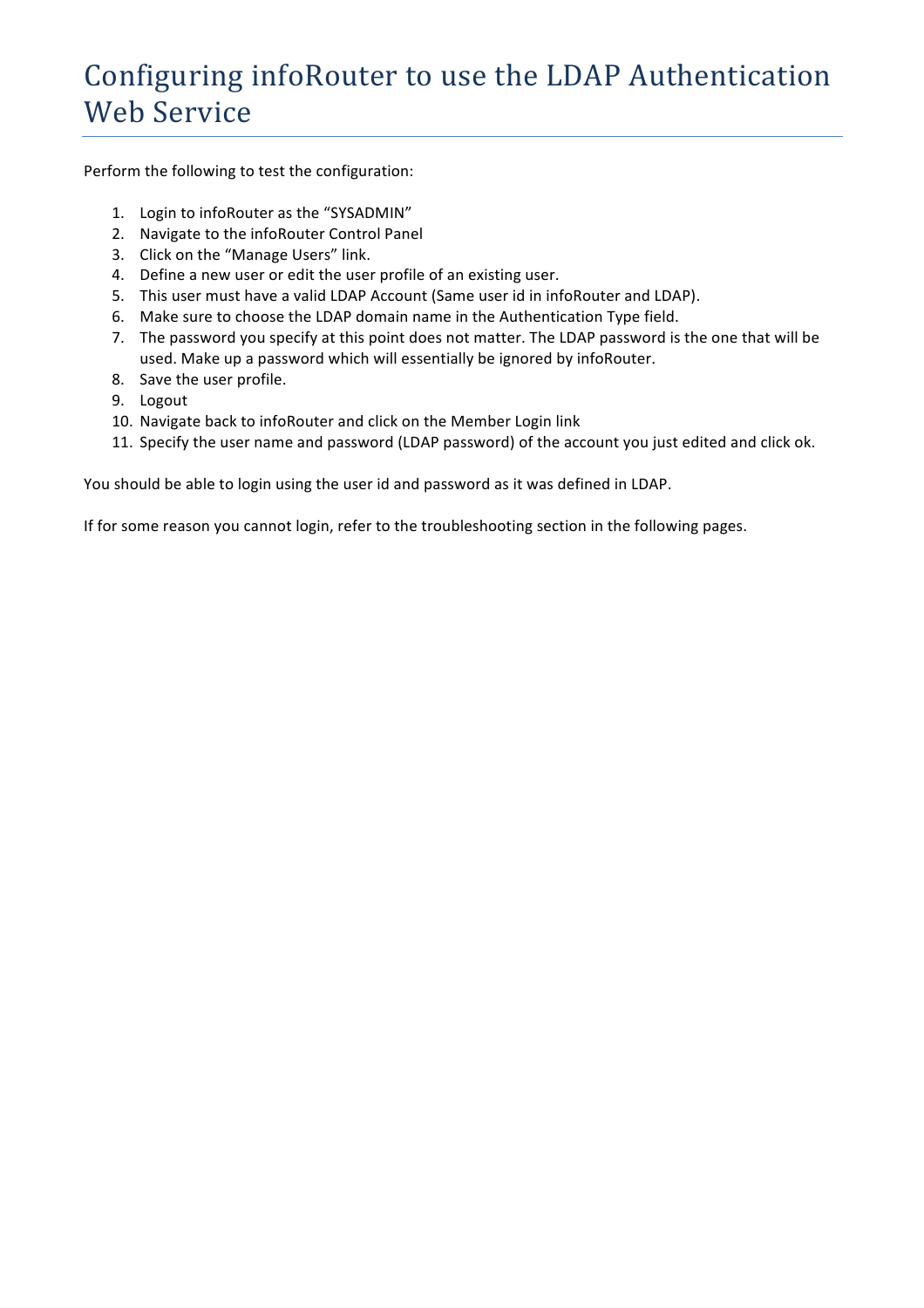## Troubleshooting

Try navigating to infoRouter and logging in with an LDAP user id and password. Make sure that this user has been marked as LDAP Authenticated in infoRouter. In this case the authentication type should read "ACME" in the user properties screen.

If this user cannot be authenticated, there could be two possible reasons.

#### **Possible Reason 1:**

The LDAP authentication service has not been configured correctly.

To test this, try the following:

Launch a browser window and type the URL of the infoRouter Authentication Web Service you just installed.

The URL should be something like this: http://<servername>/<irauthenticationserviceVirtualDir>/irAuthenticationSrv.asmx

<servername> is the name of the server where the service was installed <irauthenticationserviceVirtualDir> is the virtual directory to which you installed the service.

You should see a screen like this.

| $\mathbf{x}$<br>e<br>irAuthenticationSrv Web Service - Mozilla Firefox<br>▭                                                                                                                                                                                                                                                    |  |
|--------------------------------------------------------------------------------------------------------------------------------------------------------------------------------------------------------------------------------------------------------------------------------------------------------------------------------|--|
| Edit View History Bookmarks Tools Help<br>File                                                                                                                                                                                                                                                                                 |  |
| irAuthenticationSrv Web Service<br>÷                                                                                                                                                                                                                                                                                           |  |
| $\mathbf{S}$ + Go $\mathbf{S}$<br>http://localhost/IRauthenticationsrv/irAuthenticationSrv.asmx $\sqrt{7}$ $\sim$ $ \mathcal{C}  $                                                                                                                                                                                             |  |
| <i>irAuthenticationSrv</i>                                                                                                                                                                                                                                                                                                     |  |
| The following operations are supported. For a formal definition, please review the Service Description.                                                                                                                                                                                                                        |  |
| • AuthenticateUser                                                                                                                                                                                                                                                                                                             |  |
| This web service is using http://tempuri.org/ as its default namespace.                                                                                                                                                                                                                                                        |  |
| Recommendation: Change the default namespace before the XML Web service is made<br>public.                                                                                                                                                                                                                                     |  |
| Each XML Web service needs a unique namespace in order for client applications to distinguish it from<br>other services on the Web, http://tempuri.org/ is available for XML Web services that are under<br>development, but published XML Web services should use a more permanent namespace.                                 |  |
| Your XML Web service should be identified by a namespace that you control. For example, you can use<br>your company's Internet domain name as part of the namespace. Although many XML Web service<br>namespaces look like URLs, they need not point to actual resources on the Web. (XML Web service<br>namespaces are URIs.) |  |
| ш                                                                                                                                                                                                                                                                                                                              |  |
| $\times$                                                                                                                                                                                                                                                                                                                       |  |

Click on the "AuthenticateUser" link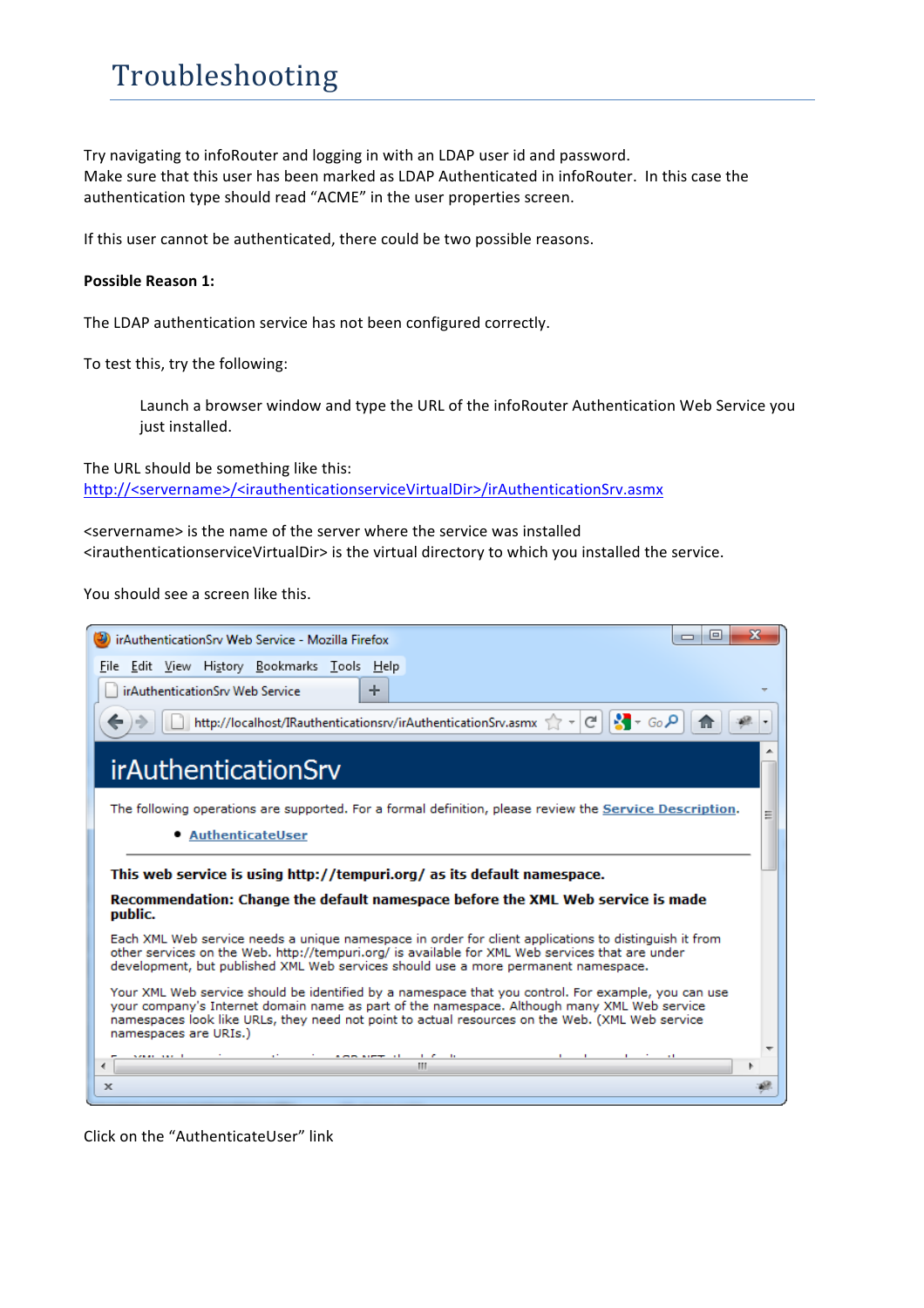## Troubleshooting

|                         | х<br>$\Box$<br>irAuthenticationSrv Web Service - Mozilla Firefox<br>$\Box$        |  |  |  |  |
|-------------------------|-----------------------------------------------------------------------------------|--|--|--|--|
|                         | File Edit View History Bookmarks Tools Help                                       |  |  |  |  |
|                         | irAuthenticationSrv Web Service<br>÷                                              |  |  |  |  |
|                         | http://localhost/IRauthenticationsrv/irAuthenticationSrv.asmx: Article   2 - Go Q |  |  |  |  |
|                         | <b>irAuthenticationSrv</b>                                                        |  |  |  |  |
|                         | Click here for a complete list of operations.                                     |  |  |  |  |
|                         | <b>AuthenticateUser</b>                                                           |  |  |  |  |
| <b>Test</b>             |                                                                                   |  |  |  |  |
| Parameter Value         | To test the operation using the HTTP POST protocol, click the 'Invoke' button.    |  |  |  |  |
| UserName: adamb         |                                                                                   |  |  |  |  |
| Password:               | myLDAPpassword                                                                    |  |  |  |  |
|                         | Invoke                                                                            |  |  |  |  |
| <b>SOAP 1.1</b>         |                                                                                   |  |  |  |  |
| $\mathcal{C}$ . 11<br>∢ | $1 - 11$<br>$\mathbf{r}$<br>ш                                                     |  |  |  |  |
| x                       |                                                                                   |  |  |  |  |

Enter the User Name and Password of the LDAP Authenticated user and click "Invoke"

The service may respond in two ways: TRUE and FALSE

Both are OK.

If the server indicates that the user is unknown or bad password, this means that the service is running ok. Try typing in the user id and password again making sure to enter them both correctly.